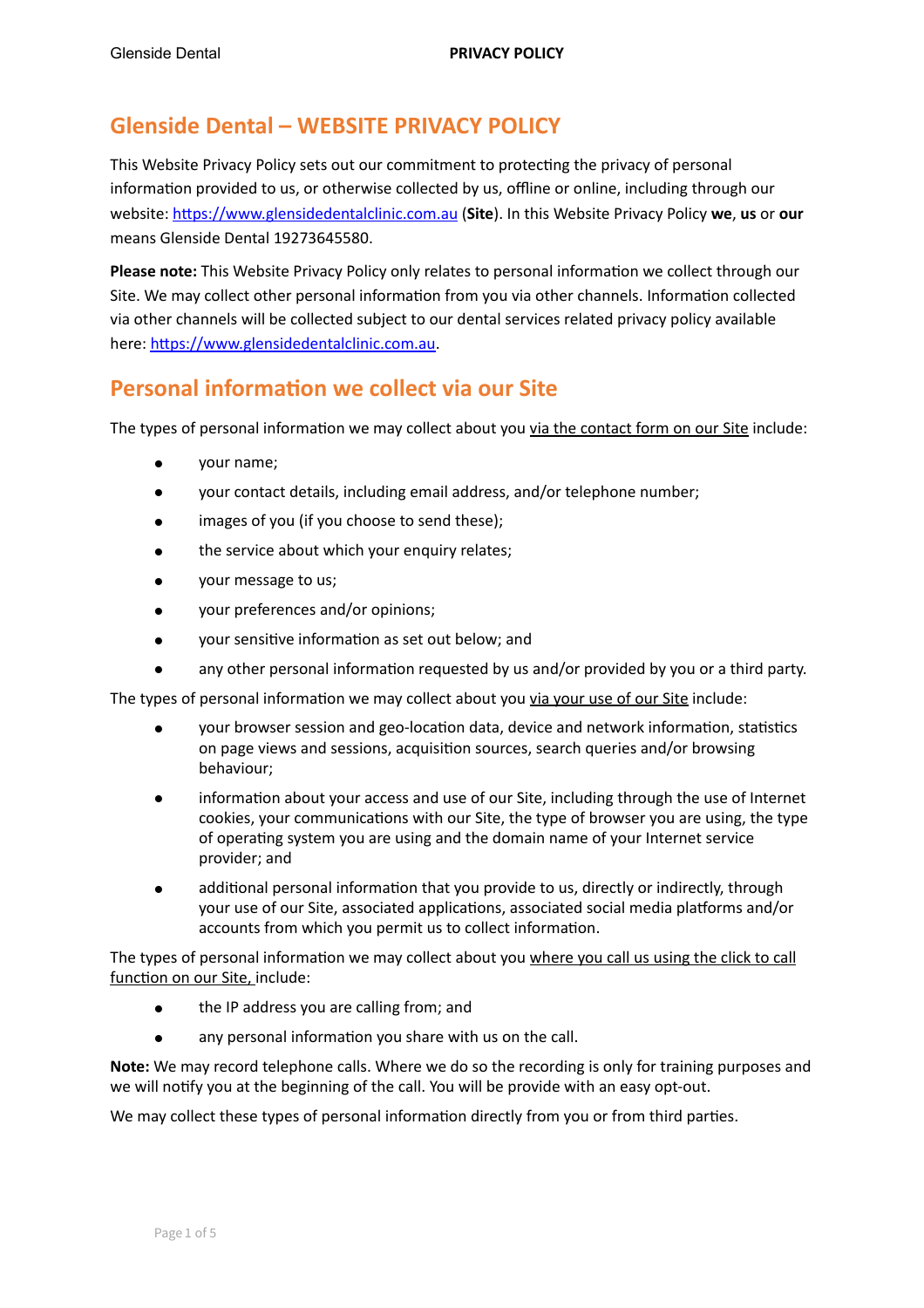### **Collection and use of personal information collected via our Site**

We may collect, hold, use and disclose personal information we collect via our Site for the following purposes: 

- to enable you to access and use our Site;
- to allow you to contact and communicate with us via our contact form on the Site;
- to allow us to contact and communicate with you in response to a contact form you submit with us via the Site;
- for internal record keeping, administrative purposes, invoicing and billing purposes;
- for analytics, including to operate and improve our Site; and
- to comply with our legal obligations and resolve any disputes that we may have.

# **Disclosure of personal information collected via our Site to third parties**

We may disclose personal information we collect via our Site to:

- third party service providers for the purpose of enabling them to provide their services, including (without limitation) IT service providers, data storage, web-hosting and server providers, maintenance or problem-solving providers, marketing or advertising providers and professional advisors;
- our employees, contractors and/or related entities;
- anyone to whom our business or assets (or any part of them) are, or may (in good faith) be, transferred;
- courts, tribunals, regulatory authorities and law enforcement officers, as required by law, in connection with any actual or prospective legal proceedings, or in order to establish, exercise or defend our legal rights; and
- third parties to collect and process data, such as [Google Analytics] or other relevant businesses. This may include parties that store data outside of Australia.

By providing us with personal information via our Site, you consent to the disclosure of your information collected via our Site outside of Australia and acknowledge that we are not required to ensure that overseas recipients handle that personal information in compliance with Australian Privacy law. You acknowledge that some overseas third parties may not be regulated by the Privacy Act and the Australian Privacy Principles in the Privacy Act and if any third party engages in any act or practice that contravenes the Australian Privacy Principles, it would not be accountable under the Privacy Act and you will not be able to seek redress under the Privacy Act.

#### **How we treat sensitive information collected via our Site**

Sensitive information is a sub-set of personal information that is given a higher level of protection under the Australian Privacy Principles. Sensitive information means information relating to your racial or ethnic origin, political opinions, religion, trade union or other professional associations or memberships, philosophical beliefs, sexual orientation or practices, criminal records, health information or biometric information.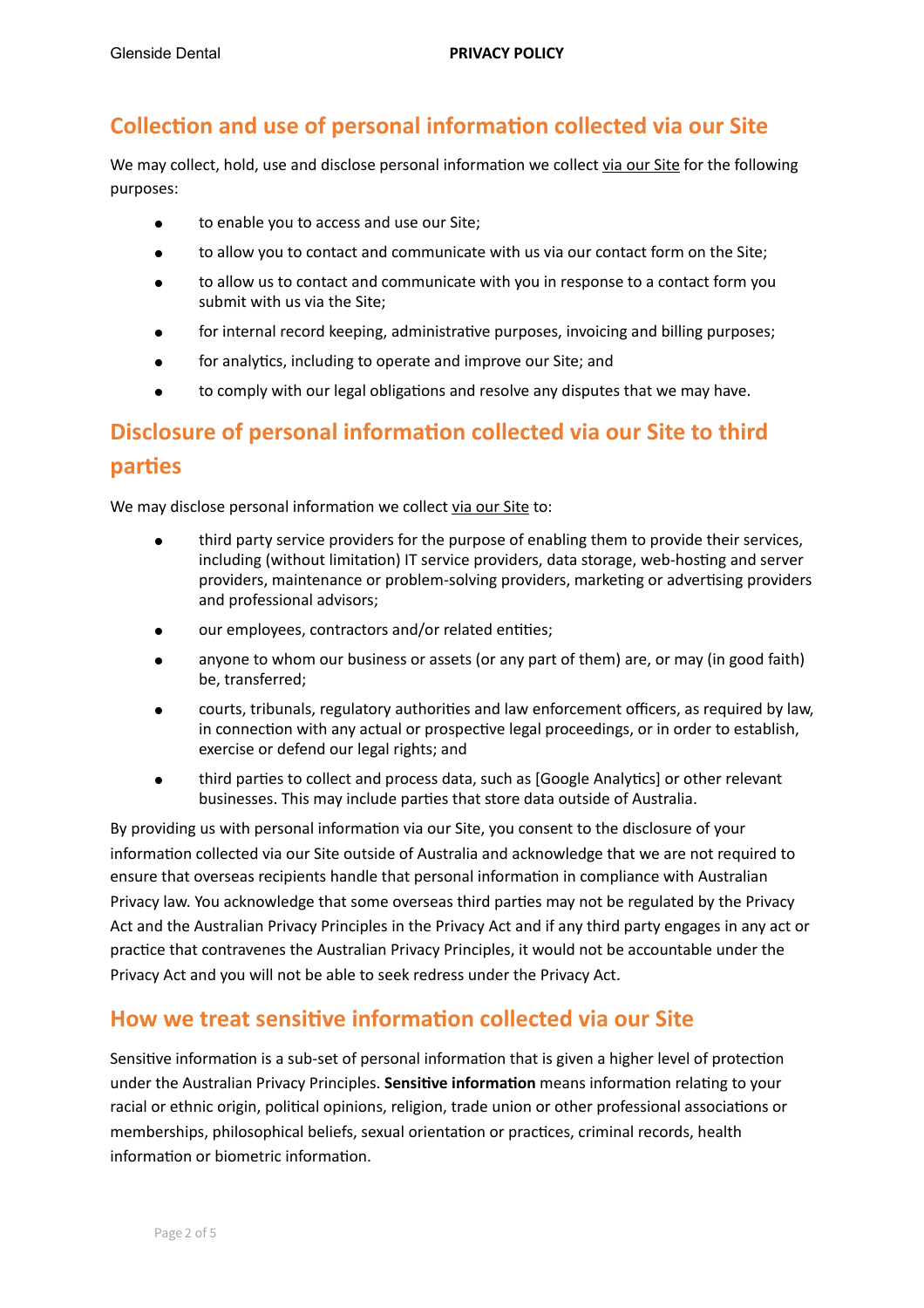The type of sensitive information we may collect about you via our Site includes:

- the type of dental service you are enquiring about via our contact form on the Site [or via a telephone call made through the click to call option on our Site]; and
- any further health information you choose to provide (including images) when submitting the contact form [or when speaking with us via a telephone call made through the click to call option on our Site].

Provided you consent to sharing your sensitive information with us, your sensitive information may only be used and disclosed for purposes relating to the primary purpose for which the sensitive information was collected, including to respond to your enguiry via our Site with a relevant answer. such as a fee schedule or an appointment time for the dental service you are interested in.

Sensitive information collected via our Site may also be used or disclosed if required or authorised by law. 

**Please note:** We may collect other types of sensitive information about you through other channels (such as in our clinic), and this sensitive information will be collected subject to our dental services privacy policy available here: https://www.glensidedentalclinic.com.au.

## **Your rights and controlling your personal information collected via our Site**

**Choice and consent:** Please read this Website Privacy Policy carefully. By providing personal information to us, you acknowledge this Website Privacy Policy sets our how we will collect, hold, use and disclose your personal information via our Site. You do not have to provide personal information to us, however, if you do not, it may affect your use of this Site or the products and/or services offered on or through it.

**Information from third parties**: If we receive personal information about you from a third party related to your use of our Site, we will protect it as set out in this Website Privacy Policy. If you are a third party providing personal information about somebody else, you represent and warrant that you have such person's consent to provide the personal information to us.

**Anonymity:** Where practicable we will give you the option of not identifying yourself or using a pseudonym in your dealings with us via our Site. For example, where you submit an enquiry via our contact us form you may choose to use a pseudonym. Where we provide our dental services to you it may be impracticable to allow you to remain anonymous or use a pseudonym. Please refer to our dental services privacy policy which relates to the provision of our dental services.

**Restrict**: If you have previously agreed to us using your personal information for direct marketing purposes, you may change your mind at any time by contacting us using the details below.

**Access:** You may request details of the personal information that we hold about you. An administrative fee may be payable for the provision of such information.

**Correction:** If you believe that any information we hold about you is inaccurate, out of date, incomplete, irrelevant or misleading, please contact us using the details below. We will take reasonable steps to correct any information found to be inaccurate, incomplete, misleading or out of date.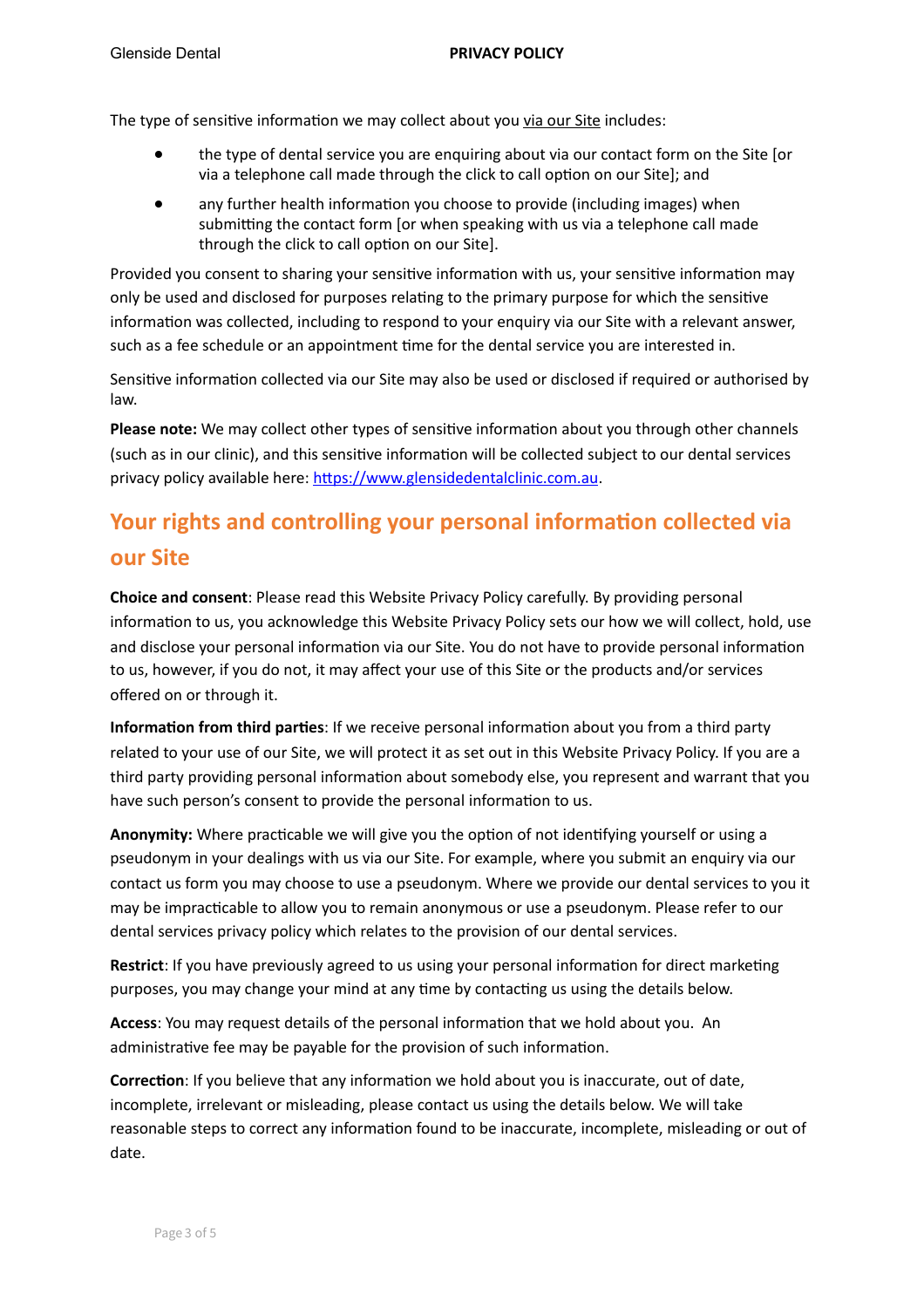**Complaints**: If you wish to make a complaint about how we have handled your personal information, please contact us using the details below and provide us with full details of the complaint. We will promptly investigate your complaint and respond to you, in writing, setting out the outcome of our investigation and the steps we will take to deal with your complaint.

**Unsubscribe**: To unsubscribe from our e-mail database or opt-out of communications (including marketing communications), please contact us using the details below or opt-out using the opt-out facilities provided in the communication.

#### **Storage and security of personal information collected via our Site**

We are committed to ensuring that the personal information we collect is secure. In order to prevent unauthorised access or disclosure, we have put in place suitable physical, electronic and managerial procedures to safeguard and secure the personal information and protect it from misuse, interference, loss and unauthorised access, modification and disclosure.

We cannot guarantee the security of any information that is transmitted to or by us over the Internet. The transmission and exchange of information is carried out at your own risk. Although we take measures to safeguard against unauthorised disclosures of information, we cannot assure you that the personal information we collect will not be disclosed in a manner that is inconsistent with this Website Privacy Policy.

#### **Cookies and web beacons we use on our Site**

We may use cookies on our Site from time to time. Cookies are text files placed in your computer's browser to store your preferences. Cookies, by themselves, do not tell us your email address or other personally identifiable information. However, they do allow third parties, such as Google and Facebook, to cause our advertisements to appear on your social media and online media feeds as part of our retargeting campaigns. If and when you choose to provide our Site with personal information, this information may be linked to the data stored in the cookie.

We use the following cookies:

- **− Strictly necessary cookies.** These are cookies that are required for the operation of our Site.
- **− Analytical/performance cookies.** These are cookies that allow us to recognise and count the number of visitors to our Site and to see how visitors move around our Site when they are using it. This helps us to improve the way our website works, for example, by ensuring that you are finding what you are looking for easily.
- **− Functionality cookies.** These are used to recognise you when you return to our Site. This enables us to personalise our content for you and remember your preferences (for example, your region).
- **− Remarketing cookies.** These are used to show our advertisements to you on websites across the Internet.

You can block cookies by activating the setting on your browser that allows you to refuse the setting of all or some cookies. However, if you use your browser settings to block all cookies (including essential cookies) you may not be able to access all or parts of our site.